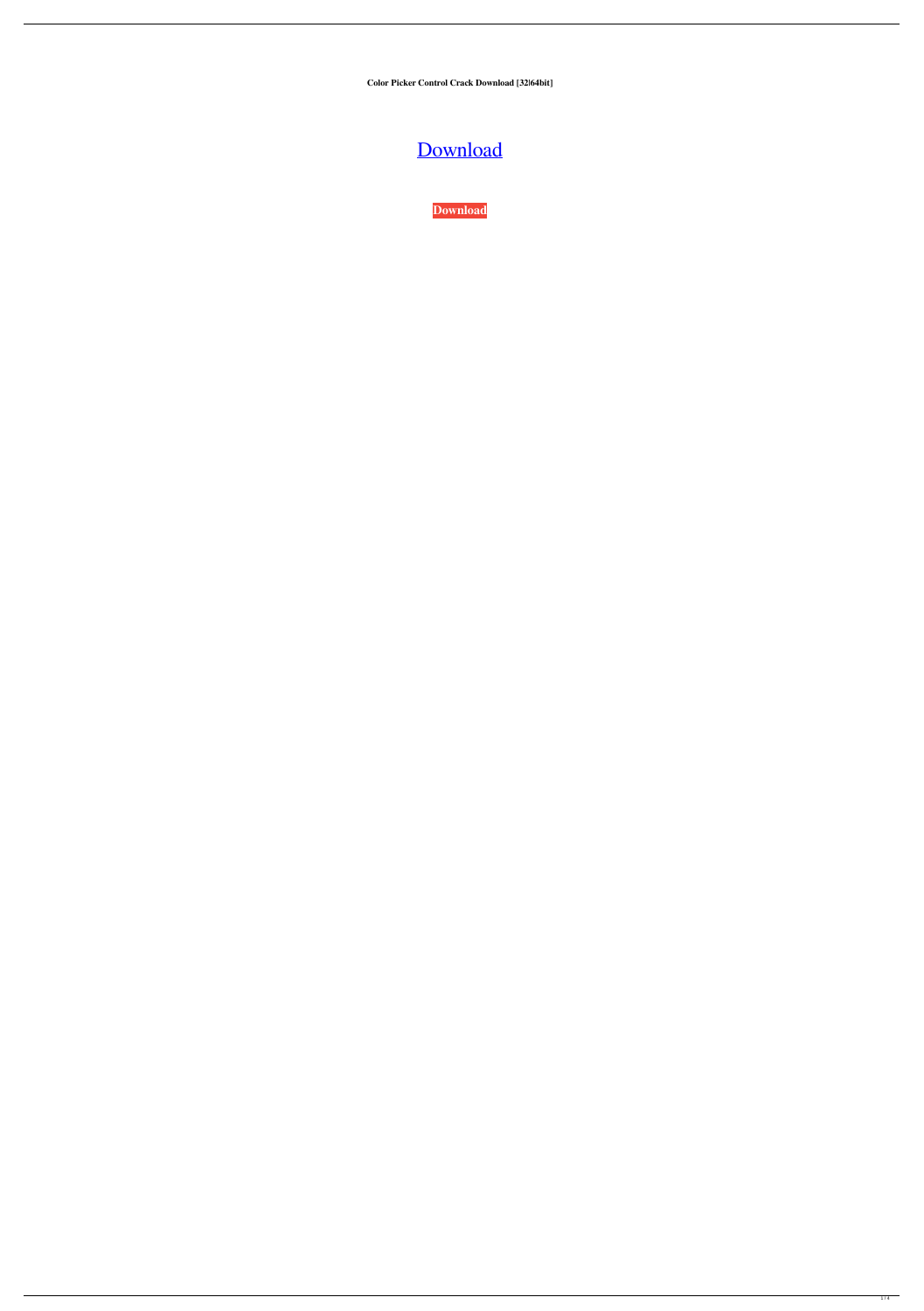#### **Color Picker Control Crack+ Activator Download PC/Windows (Latest)**

Provides a general interface for color pickers Supports common color pickers such as Windows Picker, RGBA Picker, RGBA Picker, User Picker, ARGB Picker, Gradient Picker, ARGB Picker, HDR, etc Can be extended with additiona in the form of a color picker and a color wheel An object reference to the widget for finding the color picker Background: As already mentioned above the primary goal of this component is the ability to create an easy to u standalone widget. If you select a color in the color picker, the widget's background color is updated to the RGBA color. As a widget it is not intended to be used inside a control such as a combobox or other types of comp component and that control can be used inside other controls. Colors: The color picker widget provides a simple interface to choose an RGBA color by using a set of buttons. The user can choose an existing color, or select colors on the color wheel are represented by an arrow and a number. The color picker widget allows the user to select any color on the color wheel. This feature can be useful for creating gradient colors. The feature is im controlled by properties. These properties are handled by the Color Picker Control component. In the following table properties are listed with their default values. Property Description Active Used to determine if the col

The KEYMACRO component provides a keyboard macro editor for an application. A macro is a predefined series of keys that perform some task. KEYMACRO allows the user to create and edit macros, where the macro is executed upo Features: Macros can be created for repeating tasks or single tasks. Macros can be created by the user, or by an application. Macros can be created, edited, deleted, and saved. Macros can be execute at start up or not. Mac to be executed on certain keys, or on a selection of keys. Macros can be set to ignore numbers, letters, or a custom combination of keys. Macros can be set to occur at specific times, or on a selection of time intervals. M run on a single click, or on a selection of time intervals. Macros can be set to only occur on a single click, or on a default click, or on a default click. Macros can be set to run when the user first accesses a document, documents. Macros can be set to run at a set time interval, or when the user closes a document. Macros can be set to not be executed when the document is opened or closed. Macros can be set to not be executed when the user any key is pressed or released. Macros can be set to not be executed when any key is pressed, released, and then pressed again. Mac 81e310abbf

## **Color Picker Control Free Download [32|64bit] [Latest 2022]**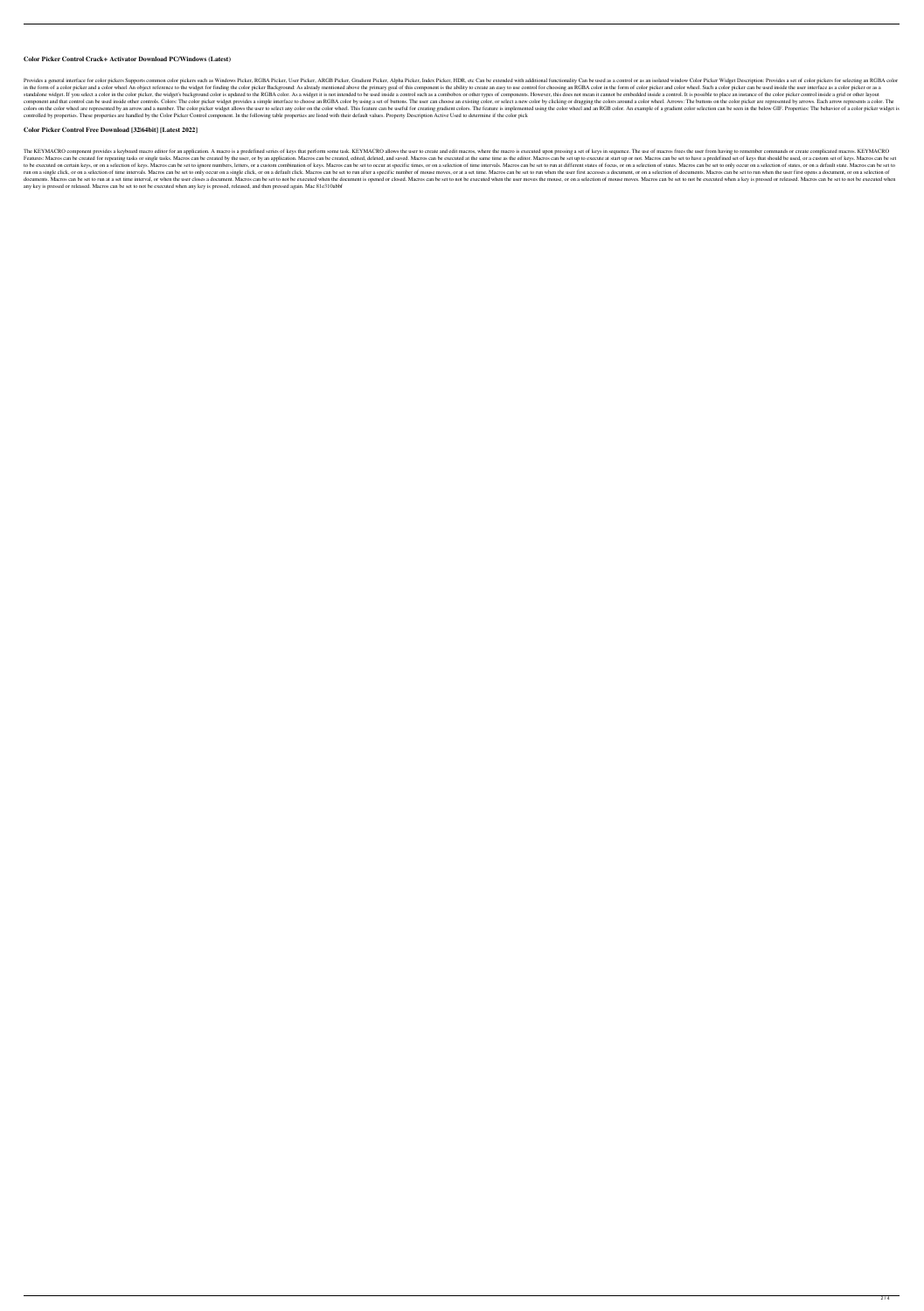# **Color Picker Control Crack Keygen Free Download (Final 2022)**

Color widget is a generic widget, used to indicate something about a color in a UI. Used together with the #colorPickControl it can be used as a generic color picker. The specialized components are based on that concept. E Picker Control are: color circle: used for selecting colors by clicking on it color square: used for selecting colors by clicking on it color hexagon: used for selecting colors by clicking on it color palette: used for sel different than a color picker control, they use a color wheel for selecting colors or a color line for selecting colors or a color line for selecting colors. Examples: General management of color picker: Select color circl (requires basic support, color line or color wheel): A color picker for a textarea: The documentation: The documentation of the "Color Picker Control" component (don't confuse it with the "Color Picker" component): Mockups can use any of these controls on your web page, just by using the #colorPickControl component. For example, you can put a drop down list, a button and a color wheel to choose colors, then you just need to implement the gen Additionally, you can use them in your own projects, if you have any. For example, you can use them to make a color picker component, where you can select colors by clicking on the color circle, color square or color hexag

## **What's New In Color Picker Control?**

The color picker control is a low-level, independent component. It provides an easy way to create image color pickers. ![Image 1]( ![Image 2]( ![Image 3]( ![Image 4](